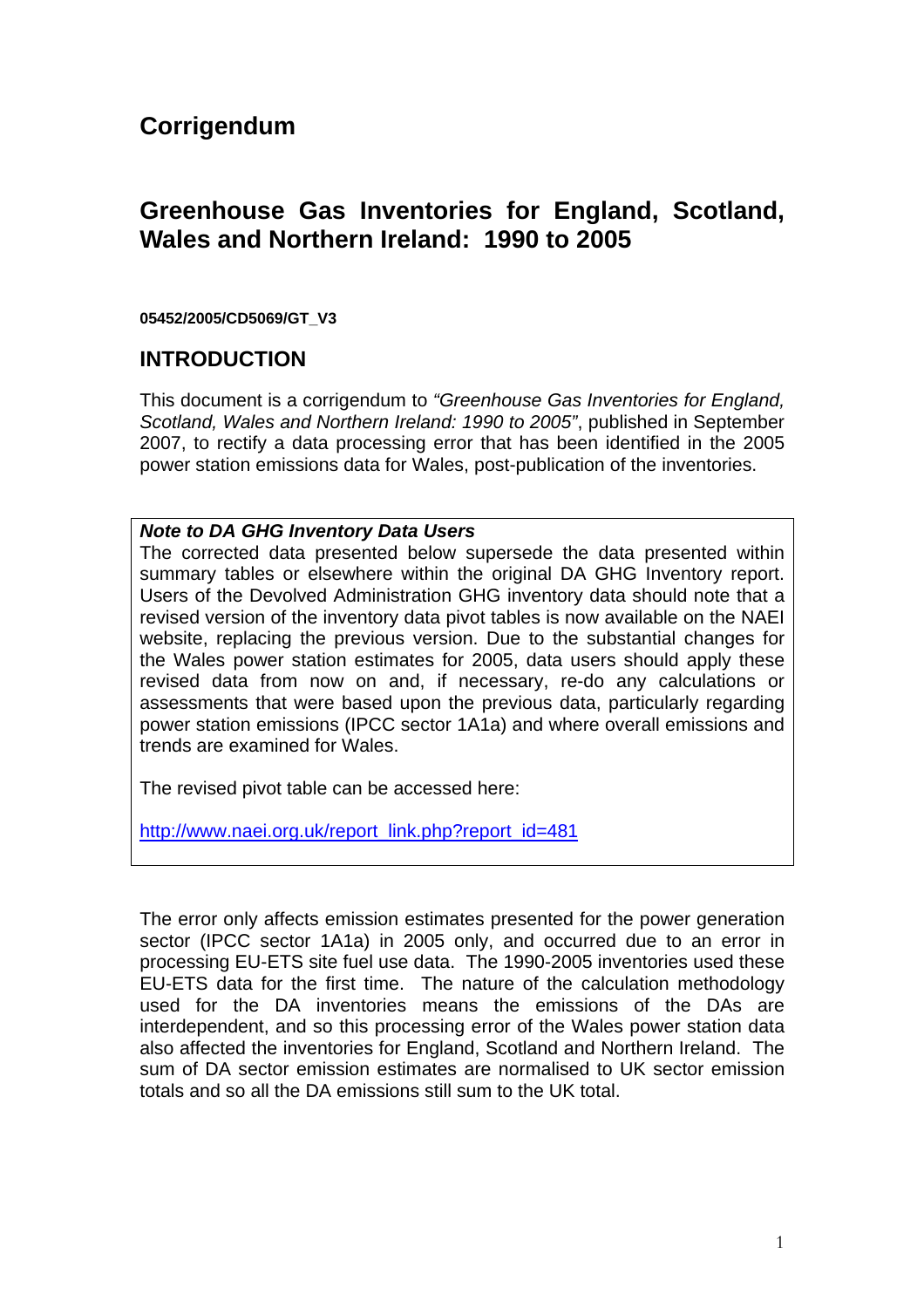This document sets out:

- 1. The source of the error.
- 2. The impacts of correcting this error, compared to the originally published dataset, including presentation of the revised emission estimates for the power sector and the total GHG inventories in 2005, and the revised GHG emissions trends since 1990.
- 3. Revisions to QA/QC procedures to address the source of this error, to prevent any re-occurrence of this data processing error, and to further improve the quality control measures applied to data received.

# **THE SOURCE OF THE DATA PROCESSING ERROR**

In the compilation of the 1990-2005 UK and DA inventories, for the first time the AEA inventory team have utilised the site-specific fuel use data available from the annual reports under EU-ETS. These data allow the inventory team to allocate fuel use data across the most energy intensive point sources in the UK, and hence improve the accuracy of the DA emission inventories. The data also provide the inventory team with sector-specific fuel use estimates. These fuel use data can then be compared to those reported within DUKES although an exact match in consumptions is not expected because of differences in the sector coverage of the two data sets.

Using the fuel use data, AEA compiles a point source database of site emission estimates, using literature emission factors for  $CO<sub>2</sub>$ . This database is then used to provide data inputs to the DA inventories and emission maps.

An error was made in the allocation of power station gas use, due to a misinterpretation of the EU ETS data for one site. The EU-ETS fuel use data for Connah's Quay power station contained both positive and negative gas consumptions. These negative consumptions were the only instance of negative consumptions in the England & Wales EU-ETS dataset and our quality control procedures applied to the data suggested that the negative values were erroneous. We assumed an error with the sign of the data and therefore added the consumption to the positive values. This led to an overestimate of the gas use at this site.

The over-estimate has been traced by AEA through comparison against Wales electricity generation data published by BERR in November  $2007^1$  $2007^1$ . The emissions versus generation trends (from the DA GHGI and BERR statistics respectively) were markedly different and the utilisation of Wales gas-fired power stations would have had to be significantly higher than the generation data suggested, in order that the erroneously high emissions total reported in the DA inventories could be achieved.

<span id="page-1-0"></span> $\overline{a}$ 1 Energy Trends December 2007, p16 "*Electricity Generation and supply figures for Scotland, Wales, Northern Ireland and England, 2005 and 2006*"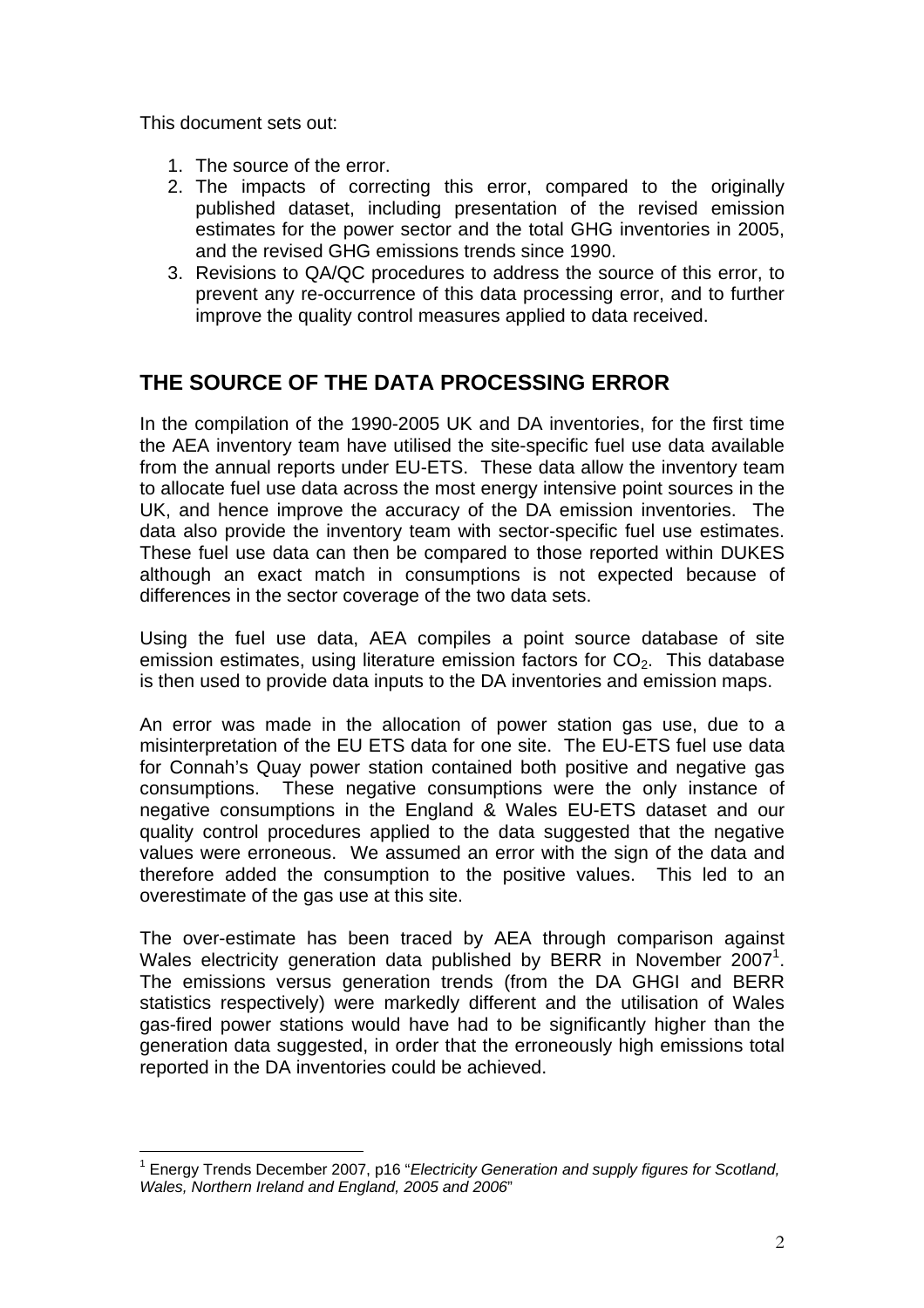Further investigation of the Connah's Quay EU-ETS data $2$  has revealed that the negative values entered were part of an accounting system that allows imports and exports of gas to the power station to be recorded. The gas terminal, BHP Billiton, provides most of the fuel used by Connah's Quay. Any surplus fuel that is not used for power generation is treated further and exported back out of the Connah's Quay site and into the National Transmission System (NTS) for natural gas. A single meter records the imports and exports of gas to the Connah's Quay site, as positive and negative values respectively.

The incorrect assumption that the negative values were erroneous therefore led to a significant over-allocation of gas use (and consequently  $CO<sub>2</sub>$ ) emissions) to Connah's Quay power station.

In the DA GHG inventory checking routines, the AEA team checks:

- (i) Emission estimates against fuel use data (as reported via EU-ETS) for each sector and DA;
- (ii) That the sum of DA inventory emissions are consistent with UK estimates by sector across all fuels (to ensure that the database processing is working correctly and that no sources are missing);
- (iii) That the DA share of UK emissions for each sector is broadly consistent with previous inventory data.

It is now evident that this approach was insufficient as it assumed that our interpretation of the EU-ETS fuel use data was correct. Therefore, this QAQC routine was not rigorous enough to identify errors at the first data processing step, the compilation of the point source database.

## **THE EFFECT ON DA GHG EMISSIONS**

The overall effects of the recalculation of emissions from Welsh power stations are summarised in the following tables. The corrected emission trend in Wales shows a significantly greater overall reduction in  $CO<sub>2</sub>$  and GHG emissions, compared to the trends originally published.

Previously the GHG emission reduction against Kyoto Protocol Base Years (1990 for  $CO<sub>2</sub>$ , CH<sub>4</sub> and N<sub>2</sub>O; 1995 for HFCs, PFCs and SF<sub>6</sub>) was estimated at 8.8%, whereas the corrected data shows an 11.9% reduction in total GHG emissions.

<span id="page-2-0"></span> $\overline{a}$ <sup>2</sup> Personal communication, Ray Cottam (March 2008), Environment Agency of England and Wales EU-ETS site regulator for Connah's Quay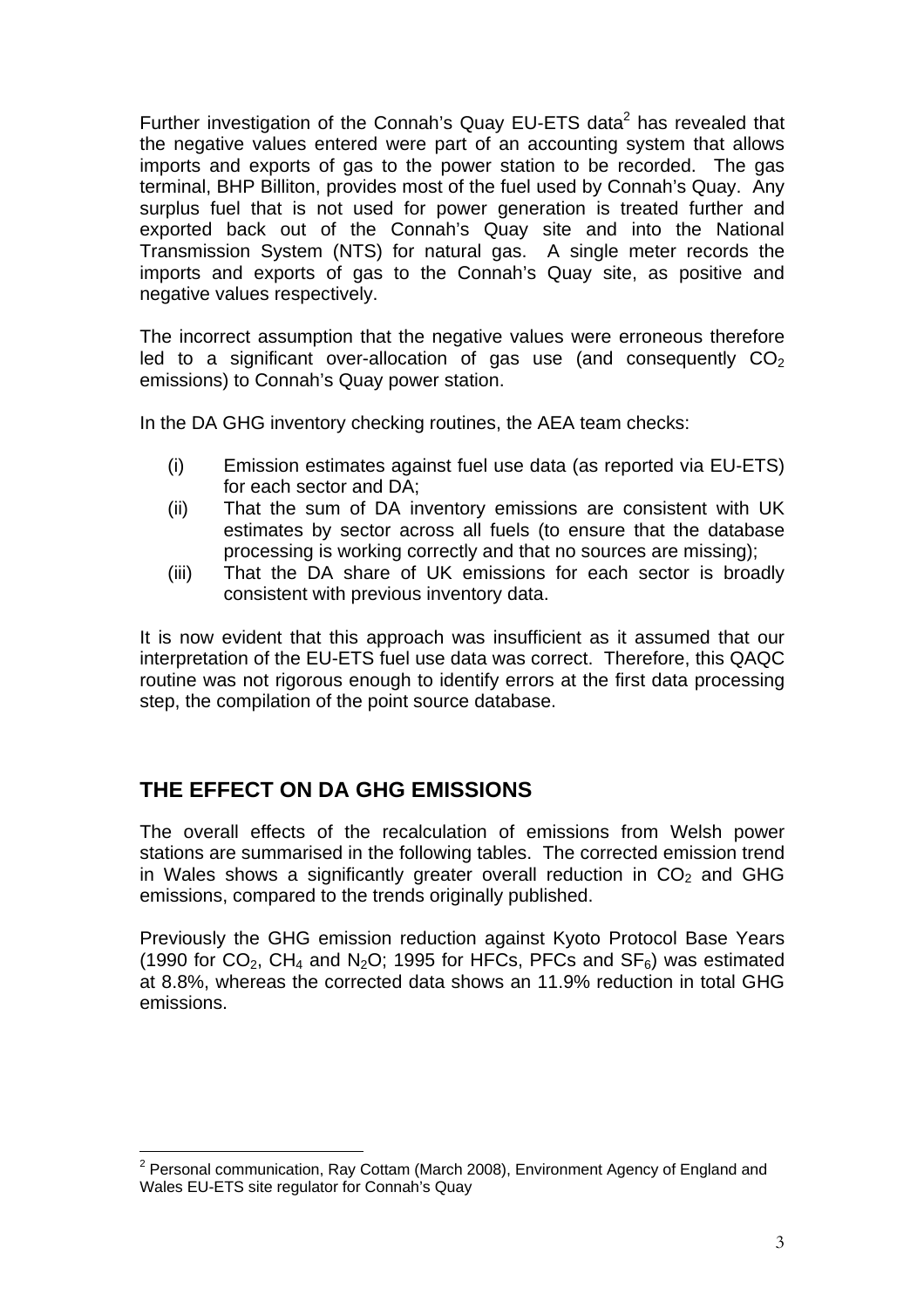**Table 1.** Emissions in Wales in 2005 (kt  $CO<sub>2</sub>e$ ):

|                                | <b>Original Inventory</b> | <b>Recalculated Inventory</b> |
|--------------------------------|---------------------------|-------------------------------|
| $CO2$ Emission from 1A1a       | 14.047                    | 12,382                        |
| Total GHG from 1A1a            | 14.106                    | 12.439                        |
| Total CO <sub>2</sub> Emission | 41.722                    | 40,056                        |
| <b>Total GHG emission</b>      | 50,126                    | 48,459                        |

Table 2. Trend in Wales CO<sub>2</sub> and GHG emissions from 1990 (or 1995 for Fgases) to 2005

|                                | <b>Original Inventory</b> | <b>Recalculated Inventory</b> |
|--------------------------------|---------------------------|-------------------------------|
| $CO2$ Emission from 1A1a       | $+24.8%$                  | $+10.0\%$                     |
| Total GHG from 1A1a            | $+24.3%$                  | +9.6%                         |
| Total CO <sub>2</sub> Emission | $-3.7\%$                  | $-7.5\%$                      |
| <b>Total GHG emission</b>      | $-8.8\%$                  | $-11.9\%$                     |

**Table 3.** Trend in Wales CO<sub>2</sub> and GHG emissions from 2004 to 2005

|                                | <b>Original Inventory</b> | <b>Recalculated Inventory</b> |
|--------------------------------|---------------------------|-------------------------------|
| $CO2$ Emission from 1A1a       | $+7.3%$                   | $-5.4\%$                      |
| Total GHG from 1A1a            | $+7.3$                    | $-5.4\%$                      |
| Total CO <sub>2</sub> Emission | $-1.6%$                   | $-5.5\%$                      |
| <b>Total GHG emission</b>      | $-1.3%$                   | -4.6%                         |

The overall UK trends are unaffected, and the trends in the England, Scotland and Northern Ireland inventories now show slightly smaller reductions to 2005 than those originally reported in September 2007.

**Table 4.** Trend in England, Scotland and Northern Ireland CO<sub>2</sub> and GHG emissions from 1990 (or 1995 for F-gases) to 2005

|                                    | <b>Original Inventory</b> | <b>Recalculated Inventory</b> |
|------------------------------------|---------------------------|-------------------------------|
| England $CO2$ inventory            | $-7.1\%$                  | - 6.8%                        |
| <b>England GHG inventory</b>       | $-17.7%$                  | $-17.4%$                      |
| Scotland CO <sub>2</sub> inventory | $-12.5%$                  | $-12.3%$                      |
| <b>Scotland GHG inventory</b>      | $-15.5%$                  | $-15.4%$                      |
| N Ireland $CO2$ inventory          | $-3.6%$                   | $-3.3%$                       |
| N Ireland GHG inventory            | $-5.6\%$                  | $-5.5%$                       |

## **IMPROVEMENTS TO THE QA SYSTEM**

The DA inventories are subject to a series of systematic checks from data compilation from source UK data through to publication. Time series consistency checks are performed on the latest inventory estimates to examine differences between the current and historic inventories. However, several thousand pieces of data are required to generate the DA emissions estimates, and the calculation system is necessarily complex. This means the identification of outliers is not a simple task. For example, for many sectors the trend in emissions is often dominated by the overall UK trend, and hence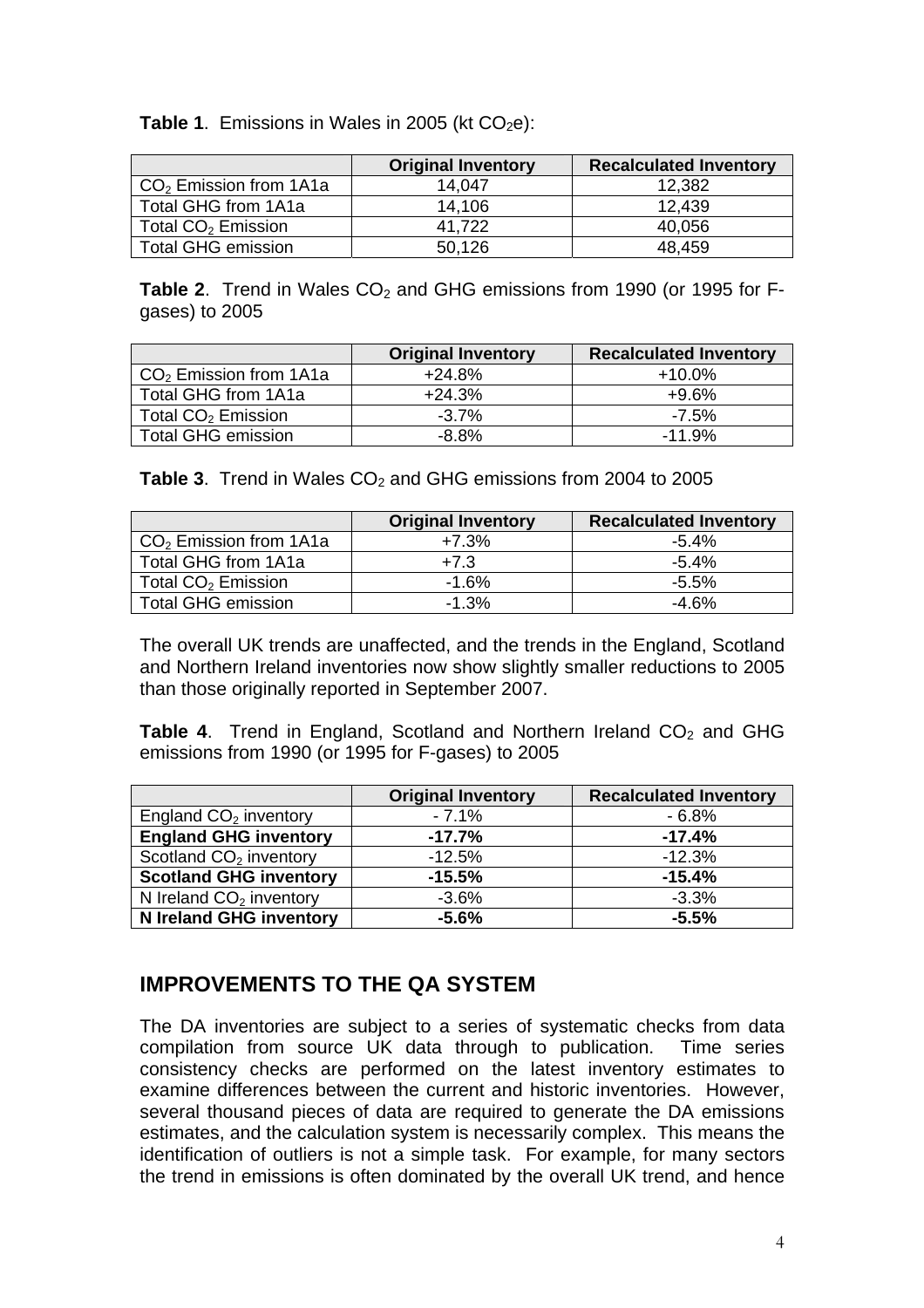it is difficult to separate out the effects of DA-specific trends or recalculations in the UK data from erroneous data that may have been entered at DA level.

The production of the inventory and checking its accuracy are managed within a defined budget. The priority is to ensure that inventories are as comprehensive and accurate as possible within that budget. Discussions are ongoing about how further improvements might be made, given the importance of this data source for measuring emissions of greenhouse gases in each of the devolved administrations.

The "drivers" used to split out the UK data to DA level are checked when they are developed to explain any significant changes in the percentage split from one year to the next. This step is useful to highlight inconsistencies in the data, but in this instance where the Wales share of gas use should have declined this check is not a robust enough measure.

Point source data are available from a number of sources including EU ETS data, and Pollution Inventory data from the EA, SEPA and DOENI. The point source database that AEA compiles feeds emission estimates into the DA inventory calculation system as well as being used in the pollution emissions mapping NAEI outputs.

To manage the integration of the 2005 EU-ETS fuel use dataset, considerable additional time was spent in the processing of the point source database for the 1990-2005 inventory; 30 days more than was budgeted, in fact. Many reporting inconsistencies and discrepancies (e.g. from comparison against other point source datasets such as the Pollution Inventory) were identified and resolved, as the quality and consistency of fuel use reporting in the first annual EUETS data was found to be variable.

Estimates of emissions in the EUETS returns are verified by external auditors. However, within the 2005 EUETS site-specific fuel use data there was extensive mis-reporting of fuel types and over 20 unidentifiable fuel names used. The allocations of these fuels were based on AEA assumptions, mostly using the calorific values and carbon emission factors to estimate the correct fuel type. These findings were reported by AEA and have been fed back to Defra and the EUETS regulatory agencies.

The final check on the DA GHGI data is via a pre-publication review. The report and associated data are sent to stakeholders before publication and any comments or queries are considered and incorporated before the data are published.

This gas consumption error has highlighted the need to adopt further QA checks in future DA inventories. Note that these efforts will be limited to those that can be achieved within the agreed budget for the DA inventory compilation.